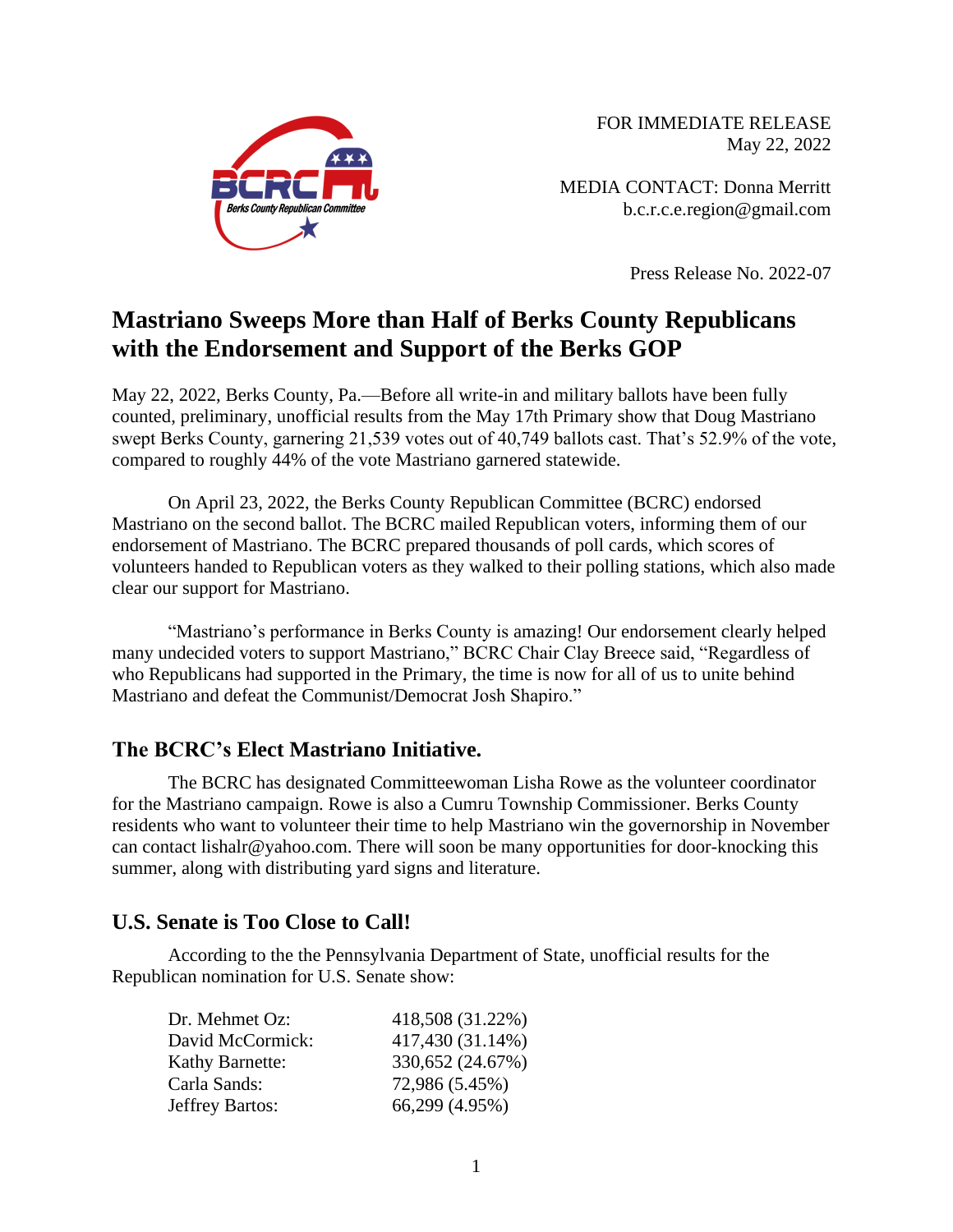| Sean Gale:       | 20,165 (1.50%) |
|------------------|----------------|
| George Bochetto: | 14,341 (1.07%) |

Under Pennsylvania law, there is an automatic recount if the margin of victory for a statewide office is less than or equal to  $0.5\%$ .<sup>1</sup> If neither candidate concedes, then the Pennsylvania Secretary of State must order the recount by Thursday, May 27th.<sup>2</sup>

Barnette narrowly won Berks County over Dr. Oz: 12,999 (31.85%) to 12,317 (30.18%). McCormick garnered 11,034 votes (27.04%).

# **The Republican Ballot is Determined!**

The Berks County Republican Committee extends a congratulations to our Republican nominees:

| Lt. Governor                         | Carrie DelRosso of Oakmont Borough (Allegheny County)<br>https://carrieforpa.com/             |
|--------------------------------------|-----------------------------------------------------------------------------------------------|
| <b>U.S. House of Representatives</b> |                                                                                               |
| 4th Congressional District:          | Christian Nascimento of Audubon Borough<br>(Montgomery County)<br>https://www.cn4pa.com/      |
| 6th Congressional District:          | Guy Ciarrocchi of Tredyffrin Township (Chester County)<br>https://ourguyforcongress.com/      |
| 9th Congressional District:          | Dan Meuser of Dallas Borough (Luzerne County)<br>https://www.meuserforcongress.com/           |
| <b>State Senate</b>                  |                                                                                               |
| District 24:                         | Tracy Pennycuick of Douglass Township<br>(Montgomery County)<br>https://tracypennycuick.com/  |
| District 44:                         | Jessica Florio of Honey Brook Borough (Chester County)<br>https://www.jessicaflorio.com/      |
| District 48:                         | Chris Gebhard of North Cornwall Township<br>(Lebanon County)<br>https://senatorgebhard48.com/ |

<sup>1</sup> 25 P.S. § 3154(g)(1)(i). 2 *Id.* § 3154(g)(2).